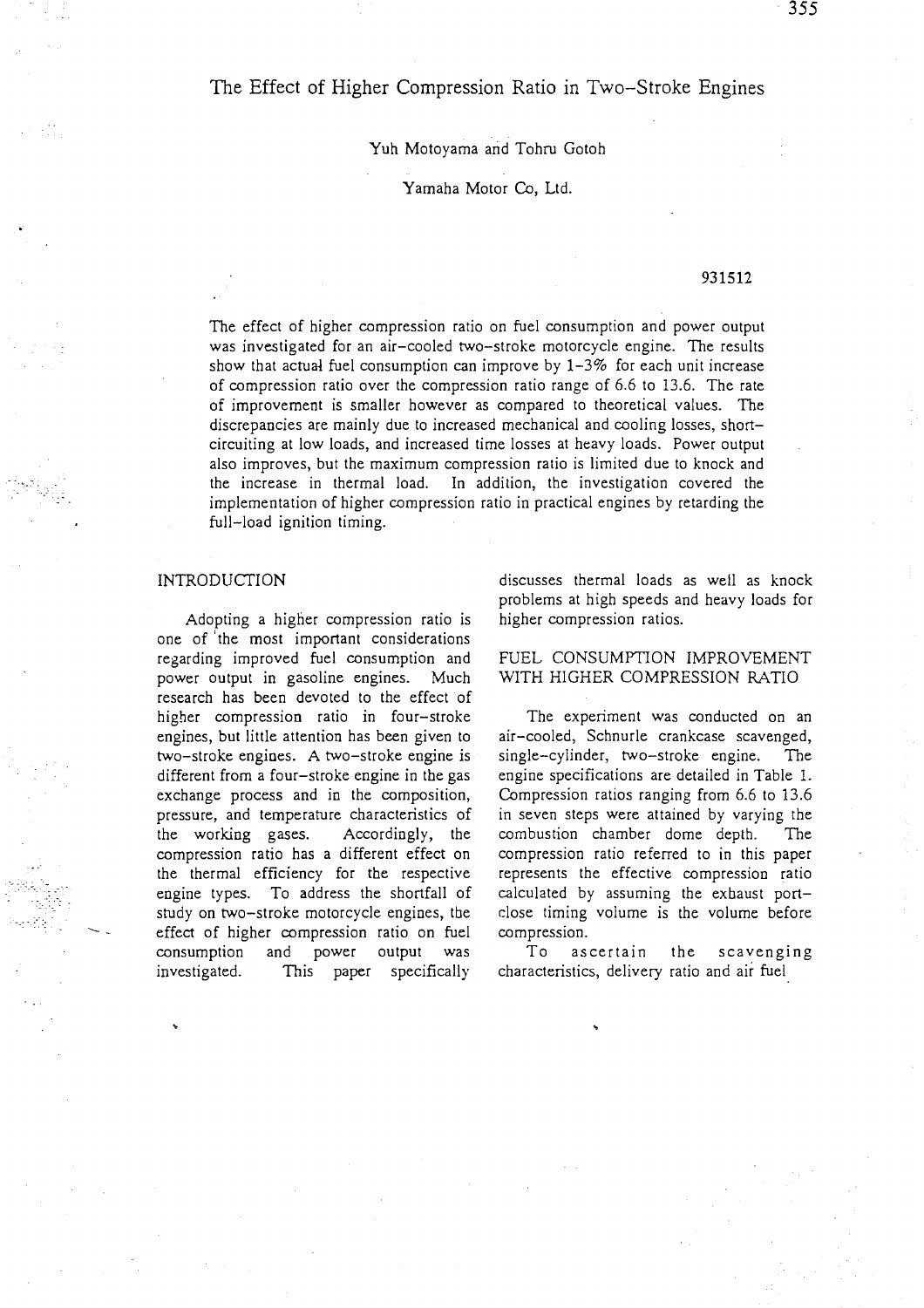| Engine Type       | 2-Stroke, Air-Cooled,<br>Single-Cylinder     |
|-------------------|----------------------------------------------|
| Scavenging System | Crankcase Scavenging                         |
| Bore and Stroke   | 54 x 50 mm                                   |
| Displacement      | 114.5 $cm3$                                  |
| Compression Ratio | 6.6 (STD), 7.8, 8.4, 8.7,<br>9.5, 11.2, 13.6 |
| Exhaust Timing    | 91 <sup>*</sup> A & B TDC                    |
| Scavenging Timing | 122 A & B TDC                                |
| Combustion        | Two-Staged Semi-                             |
| Chamber           | Spherical Type                               |

Table 1 Test Engine Specifications

ratio are calculated from the intake air capacity. Trapping efficiency is calculated from the exhaust  $O_2$  concentration(1). Unleaded regular gasoline (RON 91) is used as the fuel.

In the LA-4 mode, a motorcycle equipped with an experimental engine is operated mostly at idle and the load range is less than 3kW (350kPa BMEP) within 4000-5000 rpm.(2) Consequently, the test engine speed was set to 4500rpm to investigate engine characteristics. Figure 1 shows the specific fuel consumption results at various compression ratios. Figure 2 is the improvement rate for fuel consumption at a standard compression ratio of 6.6. The effect of increasing compression ratio can be seen in the results whereby the fuel consumption improves by 1-3% for each unit increase in compression ratio. At any particular compression ratio and load, however, the measured values for the improvement rate are half as much as the theoretical values (air cycle  $y = 1.40$ ). This is considered to be as a result of the following:

- Increased short-circuiting  $(i)$
- (ii) Reduced specific heat ratio of the working gases
- (iii) Increased mechanical loss
- (iv) Increased cooling loss
- (v) Increased time loss

The above factors are discussed in more detail below.



Fig. 1 Fuel Consumption Characteristics at Practical Engine Speeds



Fig. 2 Improvement Rate in Fuel Consumption at Various Loads

INCREASED SHORT-CIRCUITING -If the scavenging characteristics vary with compression ratio, fuel consumption will be affected with the variation of closed-cycle thermal efficiency as well as the variation of scavenging characteristics. Figure 3 shows the relationship between the delivery ratio and the trapping efficiency. The trapping efficiency is reduced as the compression ratio rises within the tested delivery ratio range. More specifically, for the same fuel supply, increased short-circuiting is induced.

Numbers in parentheses designate references at the end of paper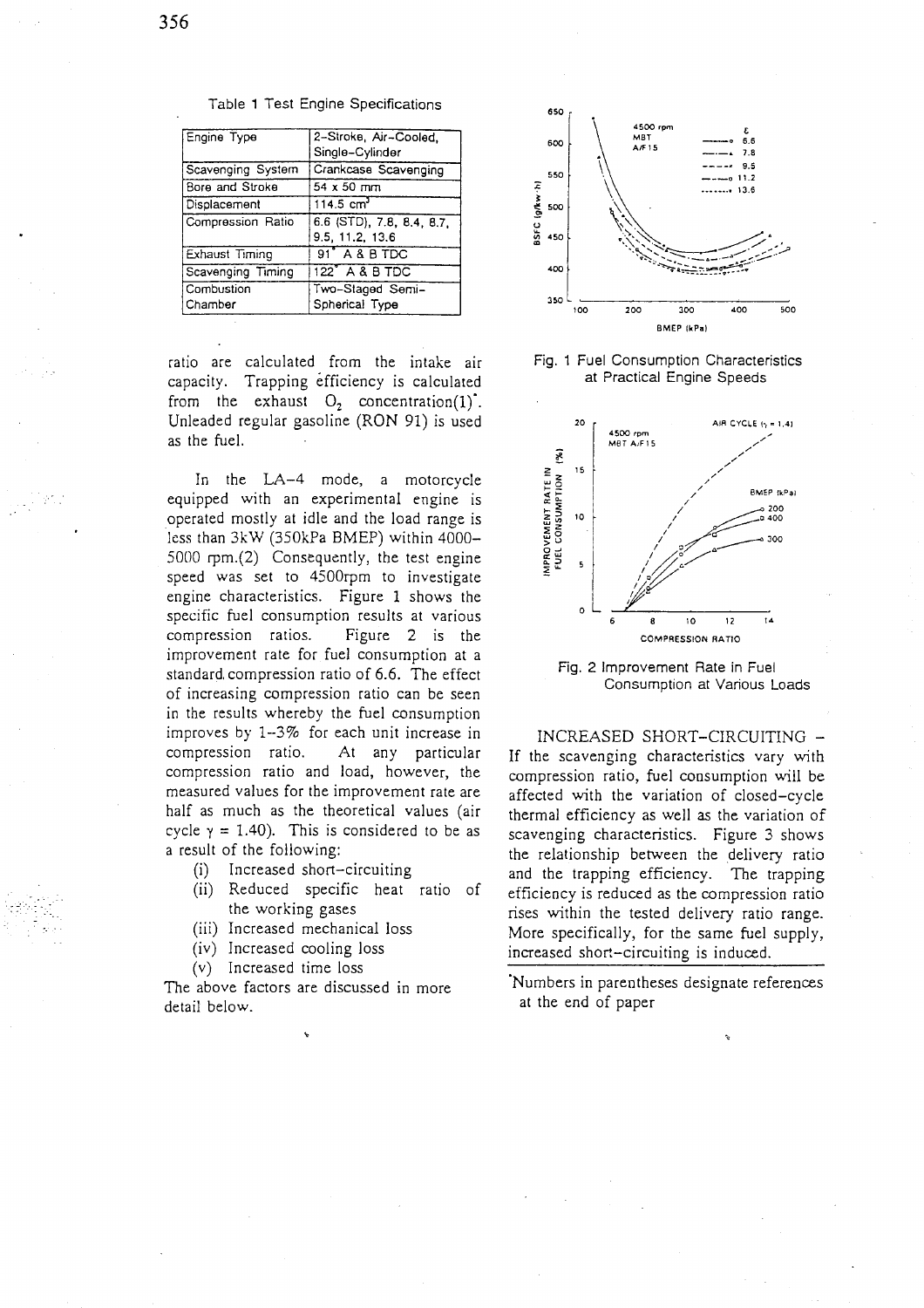





Fig. 4 Relationship between the Trapping Efficiency and BMEP

Figure 4 shows the relationship between the trapping efficiency and BMEP. The trapping efficiency improves as the compression ratio increases beyond a BMEP of 360kPa. Figure 5 shows the improvement in fuel consumption for a trapping efficiency equivalent to the standard compression ratio (and assumes the trapping efficiency is independent of the compression ratio). At 400kPa BMEP, the results show a increase in the improvement rate with reduced shortcircuiting due to the higher compression ratios. At 200 and 300kPa BMEP, under actual operating conditions, however, the improvement rate in fuel consumption decreases with the increase in shortcircuiting. At a compression ratio of 12,  $200kPa$ BMEP, for example, the improvement rate would be 1.4% higher (an increase from 9.8% to 11.2%) without an increase in short-circuiting.





REDUCED SPECIFIC HEAT RATIO OF THE WORKING GASES - As observed in many reports, working gas temperature is affected by an increase in compression ratio. The resultant specific heat ratio variation affects the overall thermal efficiency  $(3)(4)$ . Two-stroke engines differ considerably from four-stroke engines in temperature and pressure behavior. Regardless of load. conditions, the pressure at the beginning of compression approaches atmospheric pressure; and the residual percentage of the working gases is high especially at low loads.

The thermal efficiency of the fuel-air



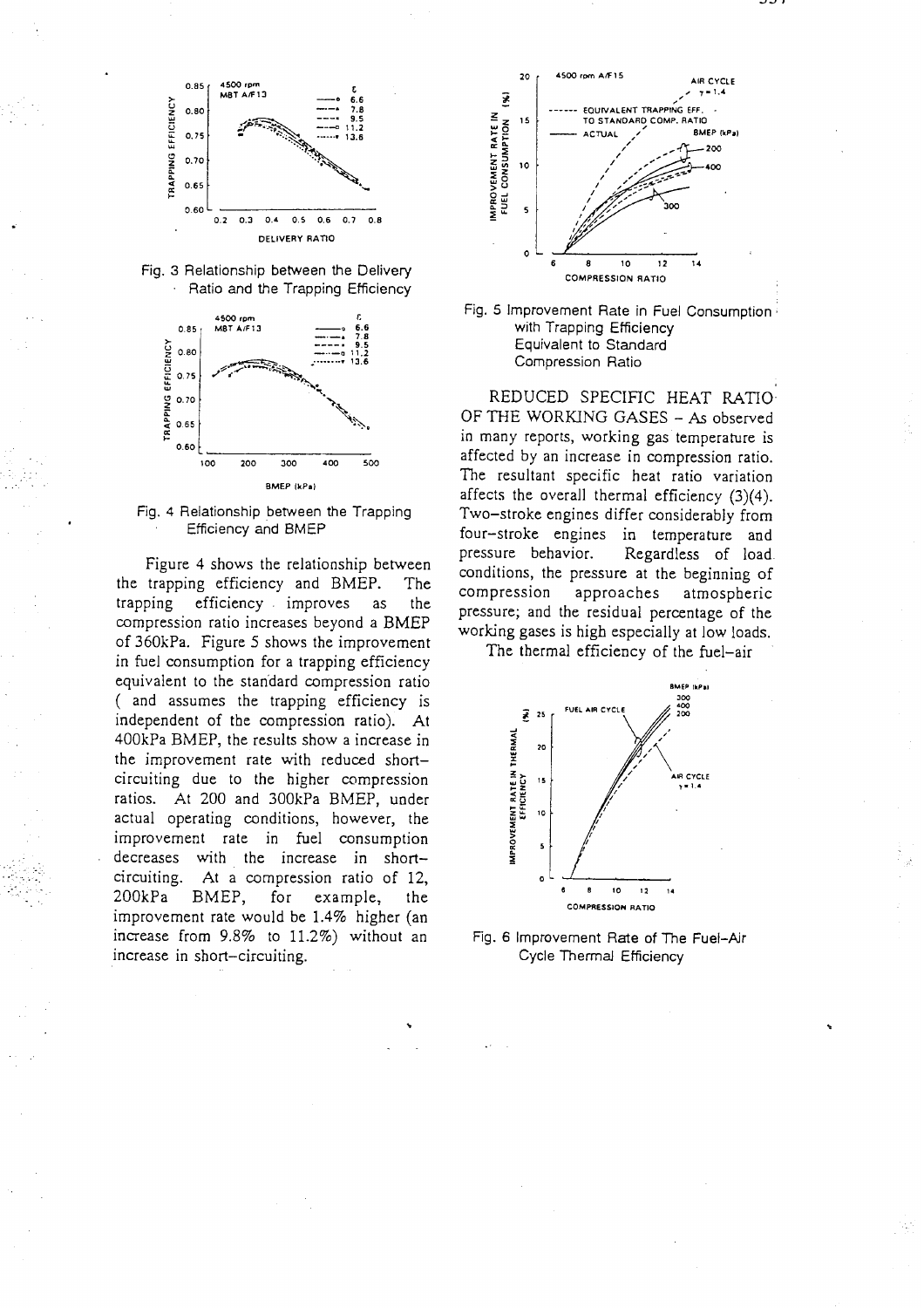cycle was then calculated to investigate the effect of the specific heat ratio of the working gases. The pressure, the temperature, and the composition at' the beginning of compression were set to the same values as in actual engines. Thermal dissociation was disregarded.

Figure 6 shows the improvement rate of the fuel-air cycle thermal efficiency with increasing compression ratio. A compression ratio of 6.6 was used as the standard for the calculations. The fuel-air cycle exhibits a higher improvement rate than the air cycle value. Variation of the working gas specific heat ratio does not prevent the effect of higher compression ratios. To the contrary, the improvement of fuel consumption is enhanced.

INCREASED MECHANICAL LOSS - Figure 7 shows the variation of mechanical loss as measured by the motoring method. Mechanical loss increases by 27% as the compression ratio is raised from 6.6 to 13.6. The pumping work in the crankcase is excluded from the results.

Figure 8 shows the improvement rate in the fuel consumption assuming that the mechanical loss is independent of the compression ratio. The improvement rate shows a marked decrease especially at low loads. At a compression ratio of 12 and at 200kPa BMEP (the same conditions as the earlier example), a 4.5% decrease in improvement rate is observed, and is higher as compared to the increase caused by shortcircuiting.

Crankcase pumping work varies closely in proportion to the scavenging volume in two-stroke engines. Therefore, the ratio of the pumping work to the indicated work is almost, but not completely, constant over all loads. The experimental engine also shows a small decrease (0.009-0.012) in brake thermal efficiency due to the pumping work. The effect of higher compression ratio is very small for the same load because of the







#### Fig. **8** Improvement Rate in Fuel Consumption without Increased Mechanical Loss

reduced delivery ratio.

INCREASED COOLING LOSS - Figure 9 shows the improvement rate in fuel consumption assuming the cooling loss is independent of the compression ratio. The cooling losses are calculated from cycle simulations. The heat transfer coefficient at compression stroke and at expansion stroke are calculated using the equations proposed by G. Woschini(5). The gas exchange process has only a slight effect on the cooling loss and is excluded from the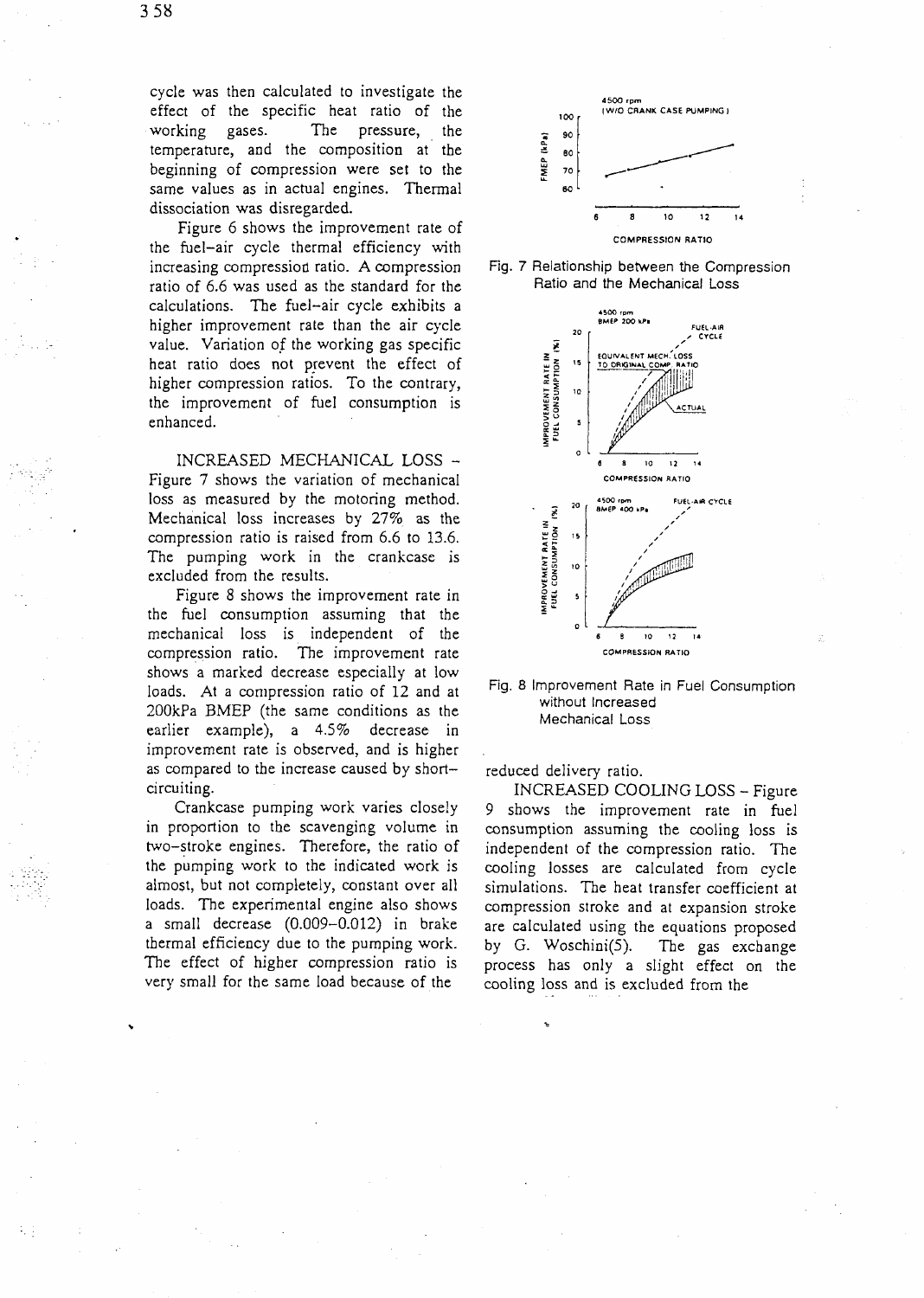



calculations. The results show that the cooling loss considerably reduces the effect of high compression ratio especially at low loads, though the decreased rate due to cooling loss is not so high as compared to the mechanical loss. At a compression ratio of 12 and at 200kPa BMEP, the improvement rate is 3.8% less due. to the increase in cooling loss.

INCREASED TIME LOSS - Time loss variation was investigated using combustion pressure analysis. The results of the rate of the heat release are shown in Figure 10. At low loads, the greater the compression ratio, the shorter the combustion time. Time loss is subsequently reduced. At heavy loads, the combustion time is longer as compression ratio increases. This is considered to be caused by the flattened combustion chamber shape due to the increased compression ratio. In addition, it is necessary to retard the ignition timing to avoid knocking above 300



Fig. 10 Rate of Heat Release

kPa BMEP and above a compression ratio of 10. Therefore, it seems reasonable to suppose that the improvement rate in fuel consumption is smaller with high compression ratio at heavy load.

The discussion above pertains to improvement in fuel consumption with higher compression ratios. However, because of higher mechanical losses and higher cooling losses, the fuel consumption at very low loads seems to increase with an increase in compression ratio.

The results for idling fuel consumption are shown in Figure 11. The fuel consumption becomes disadvantaged as the compression ratio increases. It is clear from



Fig. 11 Idling Fuel Consumption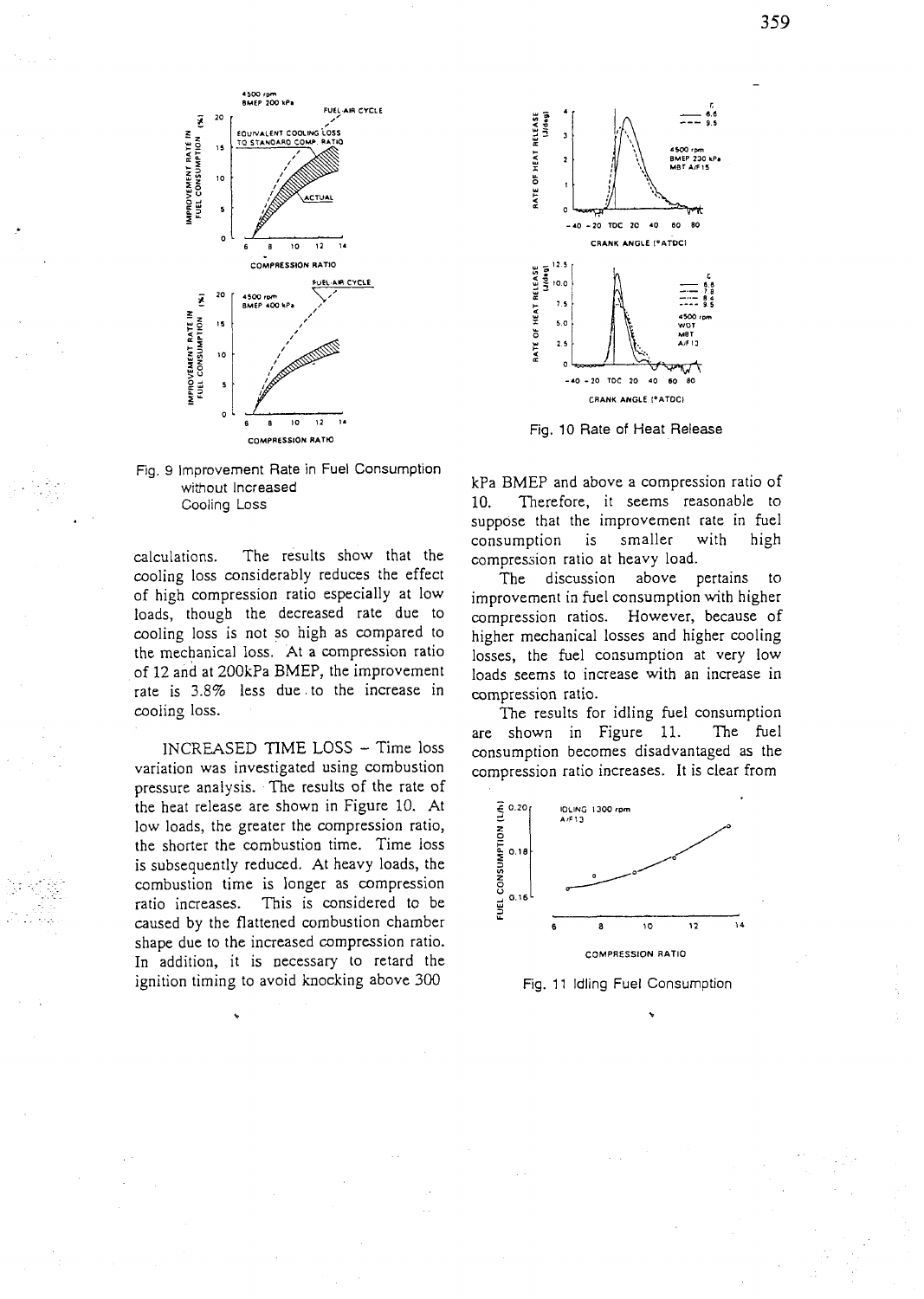

Fig. 12 Fuel Consumption for **LA-4** Mode

the results that the increase in the mechanical and the cooling losses are greater than that for thermal efficiency at such loads.

The fuel consumpfion was also measured in an actual motorcycle for the **LA-4** mode. The compression ratio was set at 9.5 because severe knocking occurred at a compression ratio above 10. The test results are shown in Figure 12. The results show a 5.7% reduction in the fuel consumption and a 4.1% reduction in HC emissions at a standard compression ratio of 6.6. These values are almost equal to the improvement rate in fuel consumption at **4500** rpm and 200kPa BMEP as shown in Figure 2.

POWER IMPROVEMENT WITH HIGHER COMPRESSION RATIO - In typical gasoline engines, power output can be improved with a higher compression ratio unless excessive knock problems predominate. Figure 13 shows the results of the full load performance and the scavenging characteristics for compression ratios of 6.6, 7.8, and 9.5. The performance output is improved within the tested speed range, but maximum power occurs at a speed slightly lower than maximum. This is a result of lower synchronizing speeds along with longer relative pressure pulsation due to the lower exhaust temperature. This tendency is evident in the delivery ratio results. The trapping efficiency is slightly decreased. The engine speeds exhibiting the greatest power output can be controlled by altering the exhaust system size.



Fig. 13 Full-Load Performance and Scavenging **Characteristics** 

# FACTORS LIMITING COMPRESSION RATIO

Higher compression ratio makes it possible to improve power output., but causes serious problems such as knock and piston thermal load increase. To solve the problems, several reports have proposed low compression ratio at high-speeds and heavy loads with variable combustion chamber volumes.(6)(7). In this paper, retarded ignition timing is discussed as a remedy for the problems.

Figure 14 shows the full-load knocking range for the compression ratio of 9.5. The knock intensity is estimated from the sum of the absolute values of the pressure differences(8). Under MBT operation, a very strong knock occurs above 8000 rpm which is apt to cause piston top erosion.

360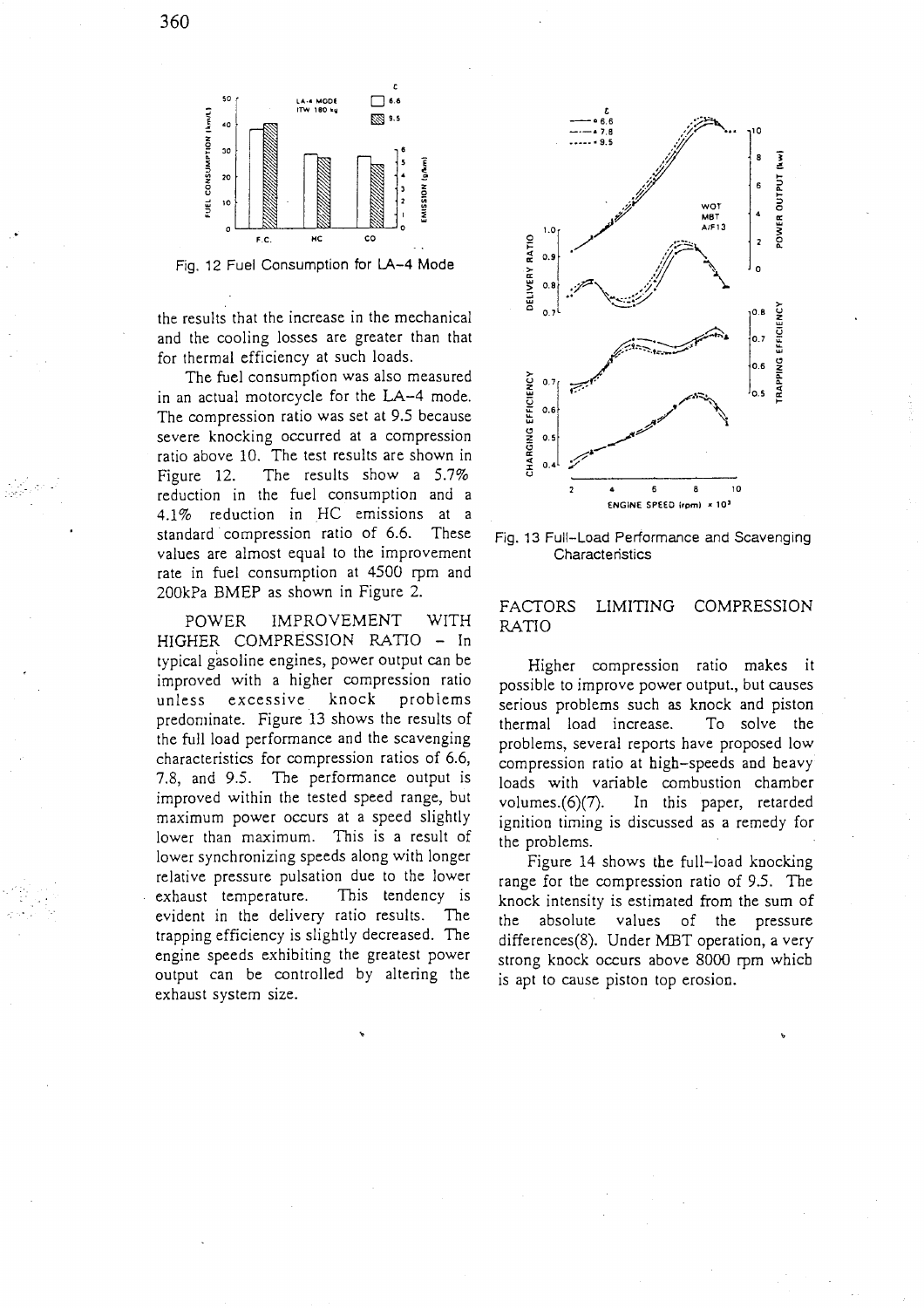

Fig. 14 Full-Load Knocking Range

**The** dashed line in the figure shows the ignition timing with equivalent power at the standard compression ratio. Knocking is absent even at overspeed. Therefore, above 7000 rpm, using an ignition timing later than MBT, power output can remain advantaged and knock problems can be solved. A compression ratio of 9.5 is the maximum limit at which knock can be avoided and power output ensured.



Fig. 15 Calculated Cylinder Pressure and Instantaneous Heat Flux with Retarded Ignition Timing

**CRANK ANGLE ("ATDC)** 

Concerning the thermal load, Figure 15 shows the cylinder pressure and the instantaneous heat flux calculated from simulations. The results show that retarded ignition timing is more advantageous for equivalent power output levels since heat flux is reduced as well. The engine tests also indicate that the plug seat temperature is also lower by this method as compared to the results for the standard compression ratio.

The countermeasures taken for problems associated with high speeds and heavy loads<br>were discussed above. However, at a were discussed above. compression ratio of 9.5, combustion accompanied by a strong impact was observed in road tests at very low loads, and at medium and high speeds. This combustion under irregular conditions is called "low-load knock" or "high-speed and low-delivery ratio knock". These types of knocking are said to arise from the same principles as heavy-load knocking(9).

Figure 16 is an indicator diagram for low-load knock. Figure 17 shows the



Fig. 16 Low-Load Knock



Fig. 17 Low-Load Knocking Rage